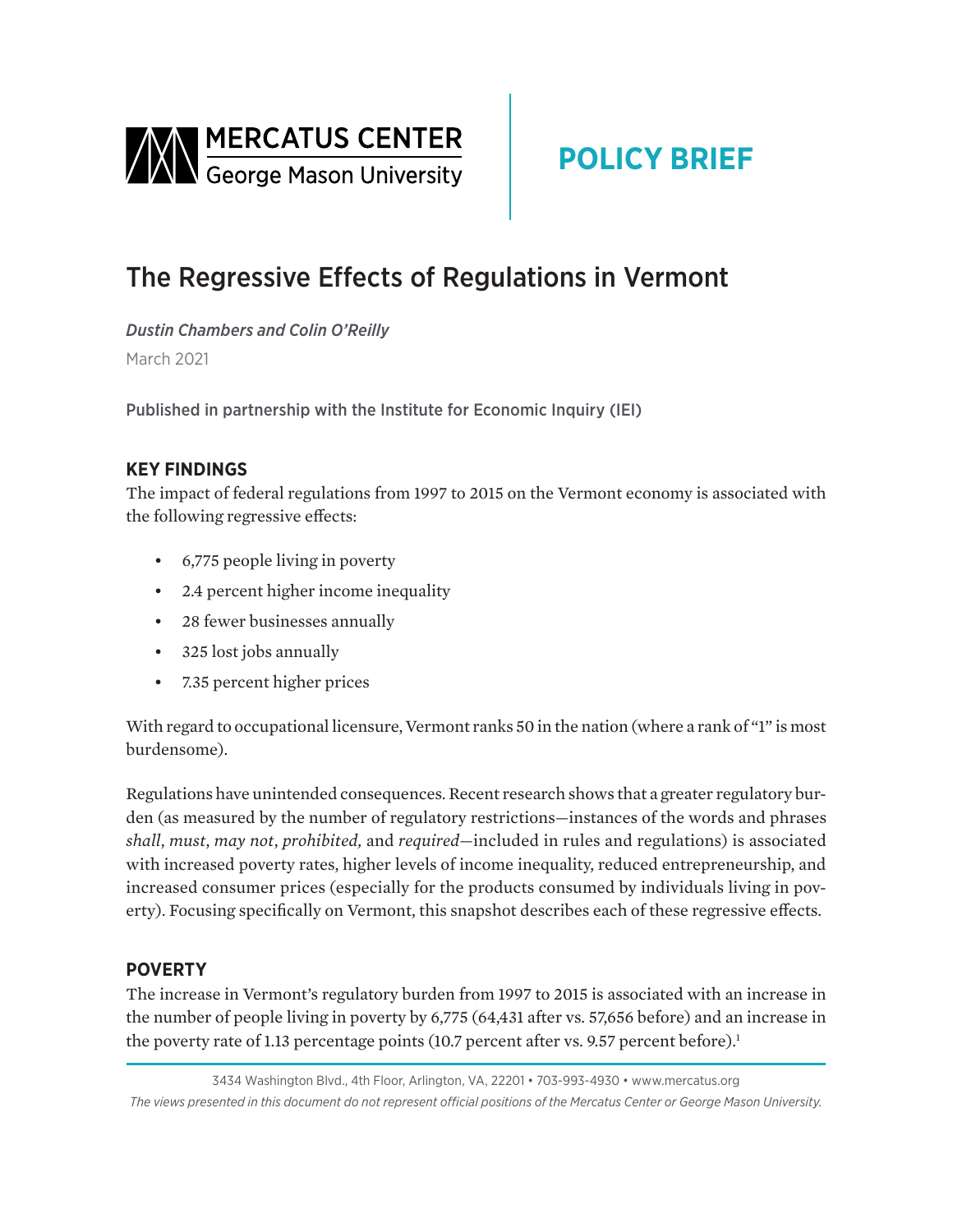<span id="page-1-0"></span>Using the federal regulation and state enterprise (FRASE) index, which "represents the degree of impact federal regulations have on a state's economy relative to federal regulations' impact on the national economy,["2](#page-3-0) researchers have found that states with a higher incidence of federal regulations also tend to exhibit higher poverty rates.<sup>3</sup> Specifically, a 10 percent increase in the effective federal regulatory burden upon a state is associated with about a 2.5 percent increase in the poverty rate.

From 1997 to 2015 (the period for which FRASE estimates are available), the effective federal regulatory burden upon Vermont increased by 47 percent and is associated with an increase in Vermont's poverty rate of 11.75 percent.<sup>4</sup> As of 2018, the overall poverty rate in Vermont stood at 10.7 percent.[5](#page-4-0) If the increase in the regulatory burden had not occurred, our research suggests that the poverty rate could have been as low as 9.57 percent in 2018[.6](#page-4-0) Though this may not seem like a large difference in relative terms, it amounts to *6,775 fewer people living in poverty in Vermont in 2018*.

#### **INCOME INEQUALITY**

The increase in Vermont's regulatory burden from 1997 to 2015 is associated with an increase in the state's income inequality by 2.4 percent.

Given the association between rising poverty and federal regulations, it is no surprise that income inequality has also increased. Using the FRASE index, researchers have found that states with a higher incidence of federal regulations also have higher levels of income inequality. Specifically, a 10 percent increase in the effective federal regulatory burden upon a state is associated with an approximate 0.5 percent increase in the state's Gini coefficient (the most commonly used measure of income inequality).[7](#page-4-0)

From 1997 to 2015, the effective federal regulatory burden upon Vermont increased by 47 percent,<sup>[8](#page-4-0)</sup> *and that increase is associated with a 2.4 percent increase in Vermont's level of income inequality*. [9](#page-4-0) As of 2015, Vermont was the 42nd most unequal state in terms of income inequality.

#### **ENTREPRENEURSHIP**

The average annual growth rate of industry-specific federal regulations (measured from 1999 to 2015) is associated with an annual loss of 28 small firms and 325 jobs in Vermont.

One reason a greater regulatory burden may increase poverty and inequality is that regulation can reduce entrepreneurship. Researchers matched data from the Mercatus Center at George Mason University on industry-level federal regulation (from the RegData dataset) with Census Bureau data on the number of small and large firms and the number of employees per industry.<sup>[10](#page-4-0)</sup> They estimate that a 10 percent increase in the number of regulatory restrictions pertaining to a particular industry is associated with a 0.42 percent reduction in the total number of small firms (that is, with fewer than 500 employees)<sup>11</sup> within that industry and a corresponding 0.55 percent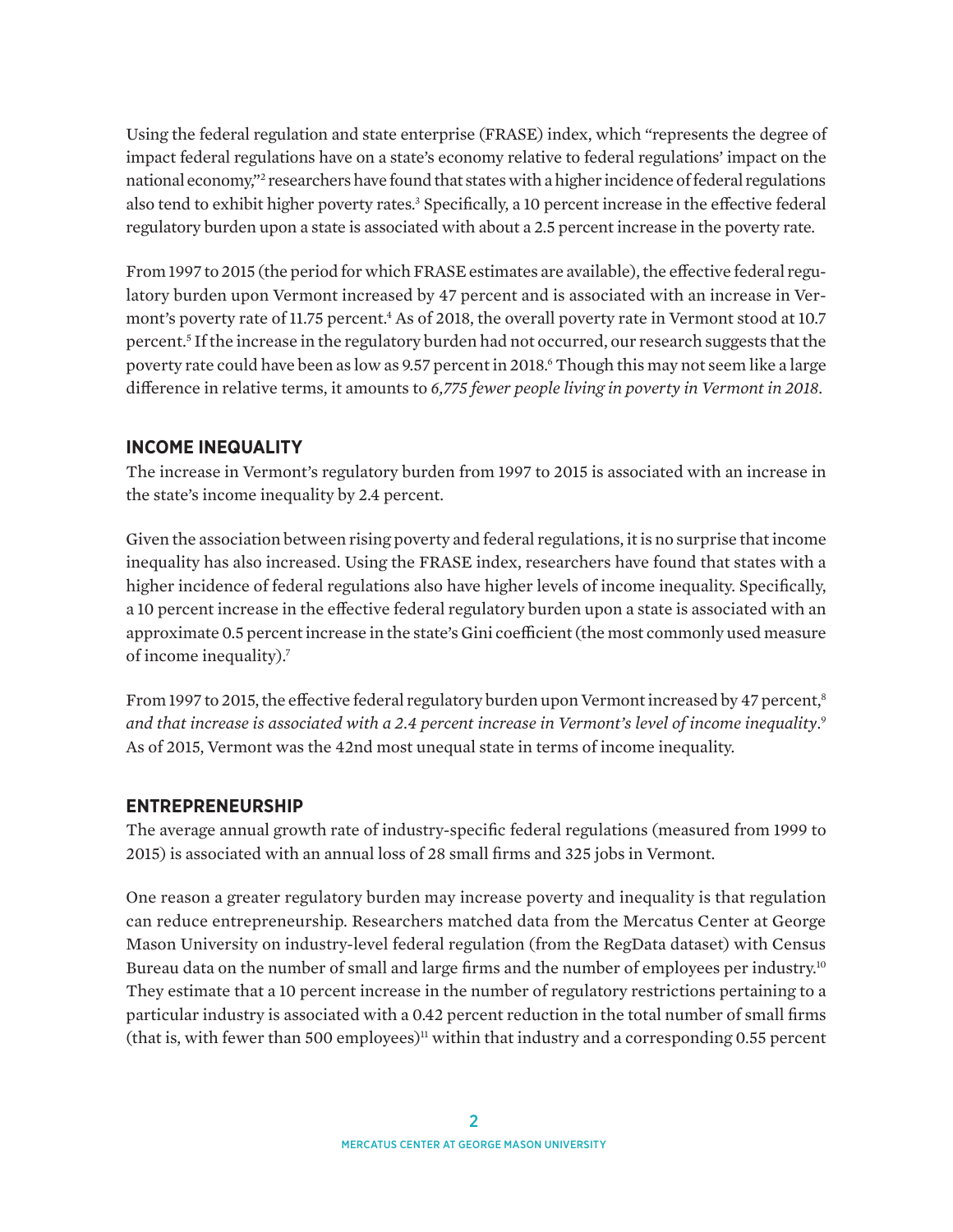<span id="page-2-0"></span>reduction in small firm employment.[12](#page-4-0) Moreover, the researchers find that consecutive years of rising regulatory burden on an industry have a compounding effect, whereby the negative effects of regulation are amplified if preceded by above-average regulation growth.

In 2017, Vermont had 17,254 small firms, collectively employing 157,322 workers[.13](#page-4-0) Between 1999 and 2015, industry-level federal regulatory restrictions increased, on average, by 3.78 percent per year[.14](#page-4-0) The results of the research mentioned earlier suggest that in an average year, if industrylevel federal regulations uniformly increase by 3.78 percent, Vermont loses about 28 small firms (0.16 percent of total small firms) and 325 jobs (0.21 percent of small firm employment)[.15](#page-4-0)

## **CONSUMER PRICES**

The increase in industry-specific federal regulations (measured from 1999 to 2015) is associated with a 7.35 percent increase in consumer prices in Vermont and the rest of the nation.<sup>16</sup>

A 2018 study combines consumer expenditure and pricing data from the Bureau of Labor Statistics with regulation data from RegData to determine the impact of industry-level regulation on the prices of consumer goods[.17](#page-4-0) Given that regulations drive up compliance costs, it is not surprising that the researchers find that a 10 percent increase in federal regulations is associated with a 0.9 percent increase in consumer prices. The study also finds that the poorest households spend an outsized share of their income on the goods that are most regulated. Consequently, between 1999 and 2015, the average annual increase in prices for the households in the lowest income group was 2.46 percent, significantly more than the 2.08 percent increase in average prices experienced by households in the top income group.

Over the same period, industry-level federal regulations increased by an average of 3.78 percent per year, which, based on the research mentioned earlier, is associated with 0.34 percent higher prices nationally.[18](#page-4-0) To put this into perspective, the annual rate of inflation from 1999 to 2015 in the United States averaged 2.19 percent,<sup>19</sup> but it could have been as little as 1.85 percent per annum if there had been no growth in regulation. Whereas this may seem like a small difference in the inflation rate, the effects compound over time.

## **VERMONT'S OCCUPATIONAL LICENSING**

Vermont ranks 50 in the nation in terms of occupational licensure burden (where a rank of "1" is most burdensome).

Although Vermont cannot unilaterally reduce federal regulatory burdens impacting the state, it can reduce homegrown red tape. An example of state-level red tape is occupational licensure, which can impose a costly barrier to entering a profession. Vermont requires a license to work in 31 low-income occupations and requires an average of 287 days of education, training, or appren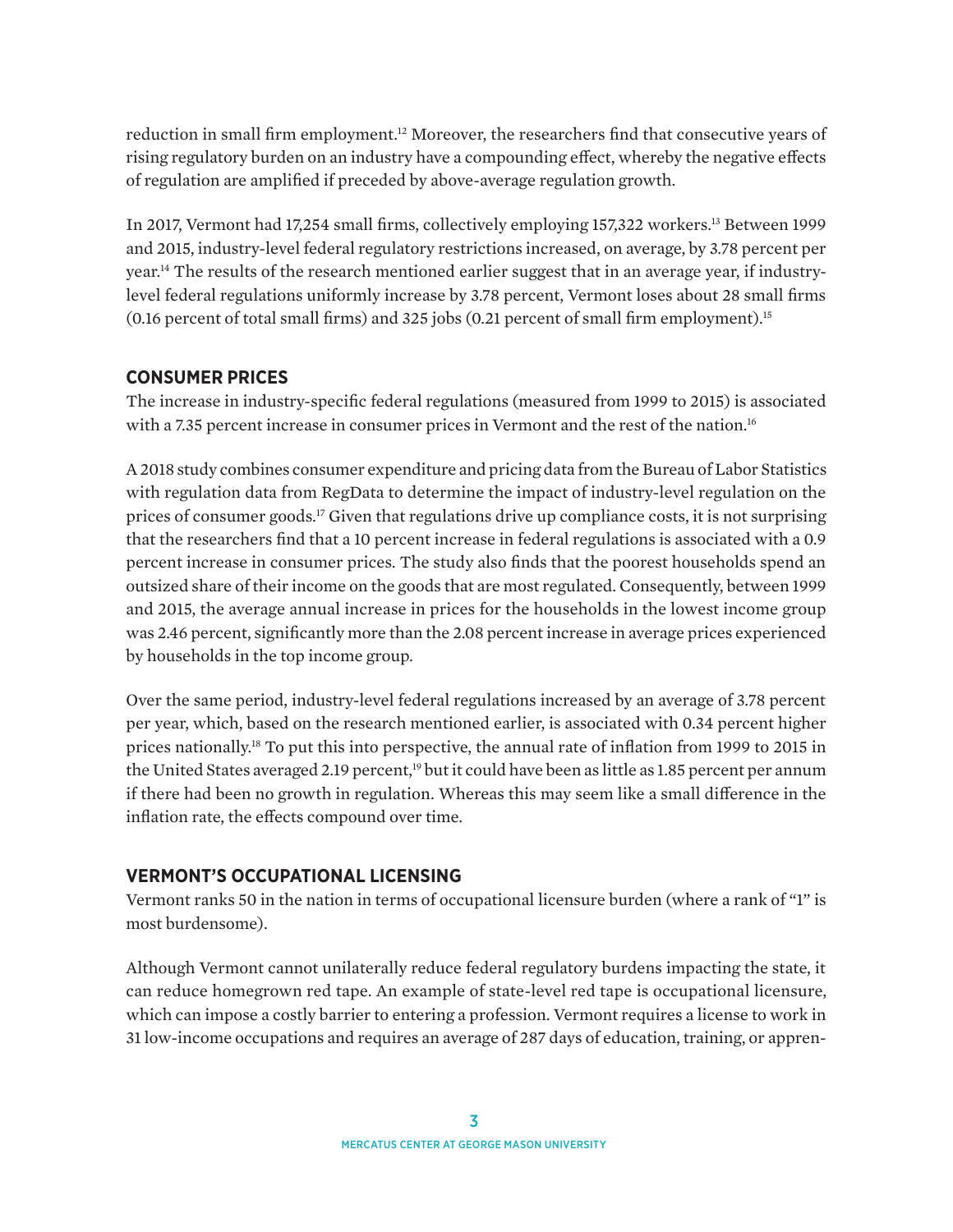<span id="page-3-0"></span>ticeships to obtain a license.<sup>20</sup> Vermont is the 50th most regulated state in terms of the breadth and burden of occupational licensing, according to the Institute for Justice.

## **ABOUT THE AUTHORS**

Dustin Chambers is a professor of economics in the Perdue School of Business at Salisbury University, a senior affiliated scholar for the Mercatus Center at George Mason University, and a policy adviser at the Heartland Institute. Chambers is an applied econometrician who has published widely on the topics of income inequality, poverty, and economic growth. His most recent research focuses on the regressive effects of government regulations, including their unintended impact on consumer prices, entrepreneurship, and social mobility vis-à-vis income inequality and poverty. He earned his MA in economics from UCLA and his PhD in economics from the University of California at Riverside.

Colin O'Reilly is an associate professor of economics in the Heider College of Business at Creighton University and a scholar at Creighton's Institute for Economic Inquiry. Since receiving his PhD in economics from Suffolk University in 2014, he has published more than a dozen articles studying institutions and economic development in such peer-reviewed journals as *World Development*, *Economics of Transition and Institutional Change*, *Empirical Economics*, and *Public Choice*. His current research studies the relationship between regulation, rent-seeking, and income inequality. More recently, he has been invited by Fortune 500 companies and local business groups to give presentations on current economic issues.



The Institute for Economic Inquiry (IEI) seeks to generate robust discussions on Creighton University's campus about markets and how economic freedom affects human flourishing. The Institute supports programs that analyze economic and social outcomes from various academic perspectives, including economics, ethics, and entrepreneurship.

## **NOTES**

- [1.](#page-0-0) Our estimates, based on data from 1997 to 2015, are applied to the poverty rate in 2018, the most recent year with available data.
- [2.](#page-1-0) For more information on the FRASE index, see Patrick A. McLaughlin and Oliver Sherouse, *The Impact of Federal Regulation on the 50 States*, 2016 ed. (Arlington, VA: Mercatus Center at George Mason University, 2016); "FRASE Technical Documentation," QuantGov, December 1, 2017, [https://www.quantgov.org/frase-documentation.](https://www.quantgov.org/frase-documentation)
- [3.](#page-1-0) Dustin Chambers, Patrick A. McLaughlin, and Laura Stanley, "Regulation and Poverty: An Empirical Examination of the Relationship between the Incidence of Federal Regulation and the Occurrence of Poverty across the US States," *Public Choice* 180, no. 1–2 (2019): 131–44.
- [4](#page-1-0). Multiplying the poverty elasticity measure (0.25 percent increase in poverty per 1.00 percent increase in regulation) by the increase in regulations in Vermont as measured by the FRASE index (47 percent) yields the percentage increase in the poverty rate owing to regulation (11.75 percent).